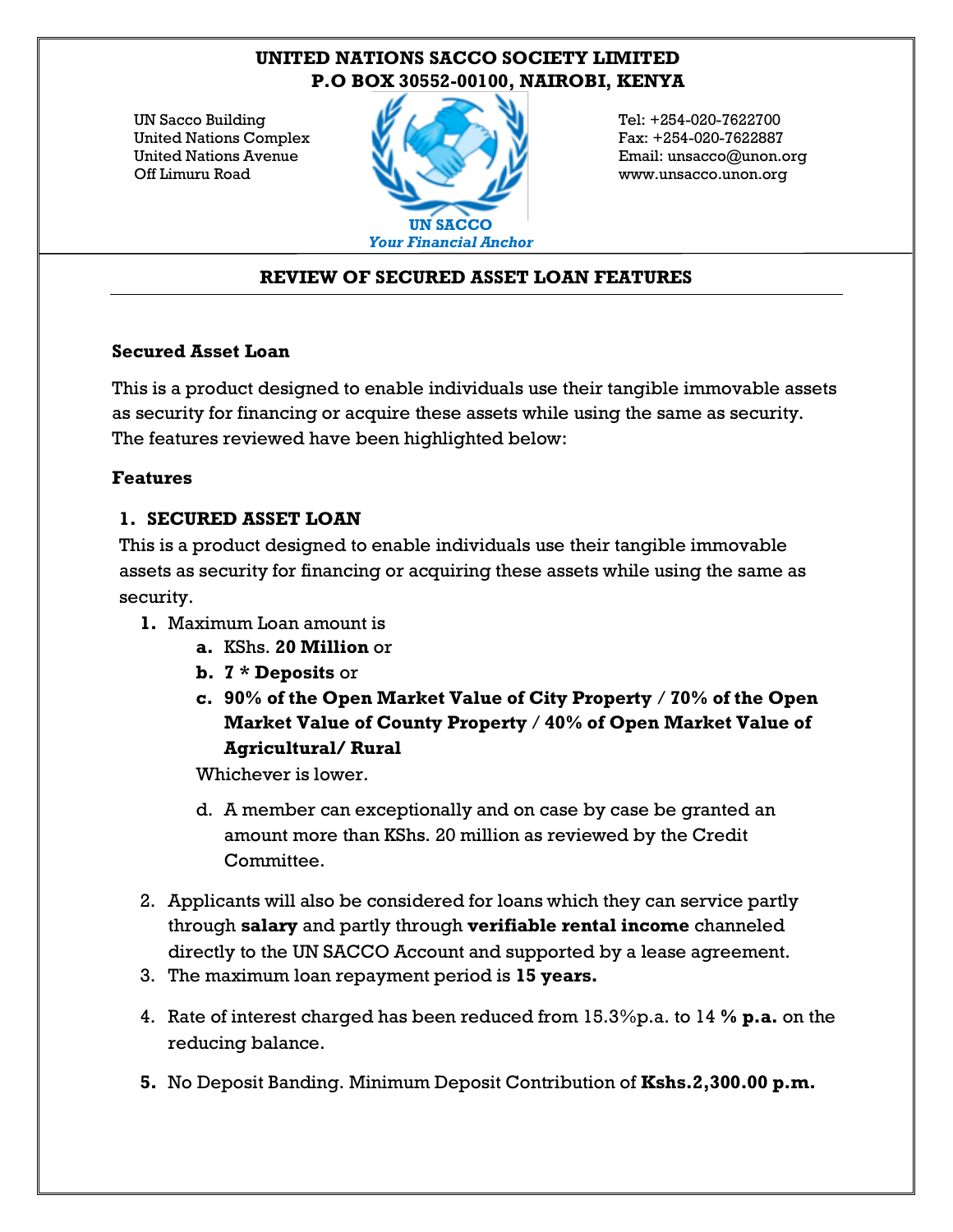- 6. Mode of loan repayment is check off system and/or standing orders and/or postdated cheques.
- 7. Eligible applicants must have been members of UN SACCO for at least **3 months**.
- 8. Since the loans are secured, **contract period is not a barrier** but should at least be 6 months to expiry.
- 9. A copy of the **sales agreement**, copy of **title documents** should be attached.
- 10.UN SACCO to obtain the **Credit Reference Bureau** rating on behalf of the borrower but levy a charge of **Kshs. 300.00** on the member.
- 11.**Property Valuation** shall be done by a UN SACCO's approved valuer at the cost of the loan applicant.
- 12.In cases of refinancing instruction for revaluation is to emanate directly from UN SACCO Society (Valuation report lifespan 5 years).
- 13.The property financed by this loan to be charged by the SACCO (first and final charge) before disbursement.
- 14.Spousal consent must be obtained where applicable. The applicant to fill a special loan form and be given an offer letter upon meeting all the requirements.

## **NOTES**

- 1. City in this case refers to:
	- a. Nairobi.
	- b. Mombasa.
	- c. Kisumu.
	- d. Eldoret.
	- e. Nakuru.
- 2. Metropolis in this case refers to towns neighboring cities:
	- a. Ongata Rongai
	- b. Kitengela
	- c. Limuru
		- etc
- 3. County Headquarters as approved by approved by the credit committee.
- 4. Rural Property refers to agricultural property not Ancestral property.
- 5. Where lending is partly based on Rental Income, there must be an agreement among the landlord (Loan Applicant), Tenant and UN SACCO (rent assignment).